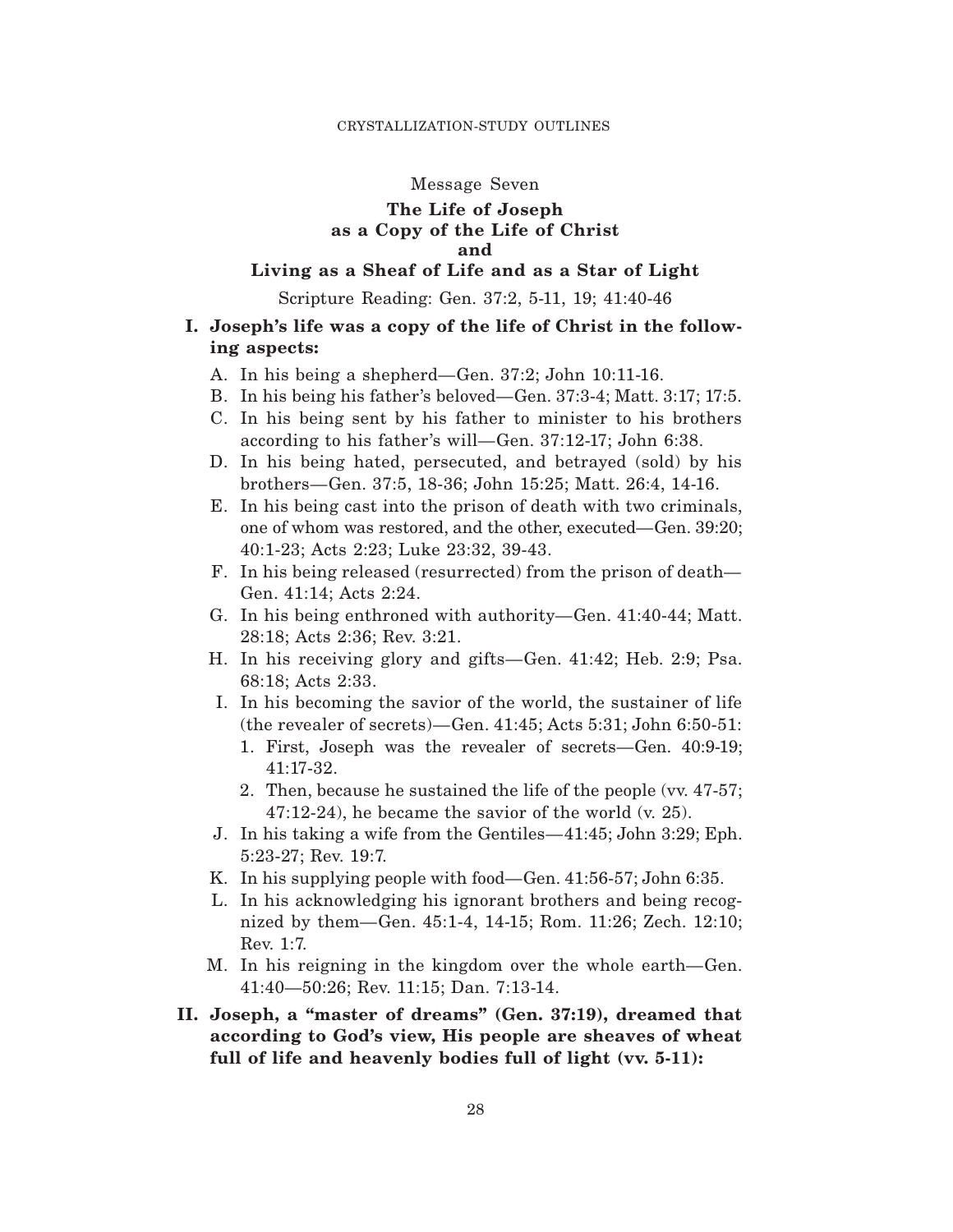#### GENESIS (3)

#### Message Seven (continuation)

- A. Joseph's two dreams (vv. 7-9), both from God, unveiled to him God's divine view concerning the nature, position, function, and goal of God's people on earth:
	- 1. In his first dream Joseph saw sheaves in the field bowing down to his sheaf; this dream reveals that, at the most, Joseph was just a sheaf and that, at the worst, his brothers were also sheaves; Joseph was a sheaf, and his brothers were sheaves—vv. 7-8:
		- a. The only difference between him and them was that God had chosen him to reign, but this does not mean that he was better than they were; God's people are all sheaves of life in Christ.
		- b. God spoke through Balaam, and Balaam said, "He has not beheld iniquity in Jacob, / Nor has He seen trouble in Israel"—Num. 23:21a:
			- 1) This word was spoken not according to the human view but according to the divine view; in the sight of God, Israel is without fault.
			- 2) In themselves God's people have many defects, but in God's redemption and in Christ they have no defects; when God looks at His people, He does not see them according to what they are in themselves but according to what they are in Christ—cf. 2 Cor. 5:16-17.
		- c. Elijah complained against Israel, saying, "The children of Israel have forsaken Your covenant, thrown down Your altars, and slain Your prophets with the sword; and I alone am left, and they seek to take my life"; however, Jehovah replied, "Yet I have left Myself seven thousand in Israel, all the knees that have not bowed unto Baal and every mouth that has not kissed him"— 1 Kings 19:10, 18; cf. Rom. 11:2-5.
		- d. If we have seen the heavenly dream, then we have seen that in God's view all His people are sheaves full of life to produce food for the meal offering to satisfy God and man—Lev. 2:4-5.
	- 2. In his second dream Joseph saw the sun, the moon, and eleven stars bowing down to him—Gen. 37:9:
		- a. According to their fallen nature, God's people are evil and unclean, but in God's eternal view, His people are heavenly bodies full of light—cf. Rev. 12:1 and footnote.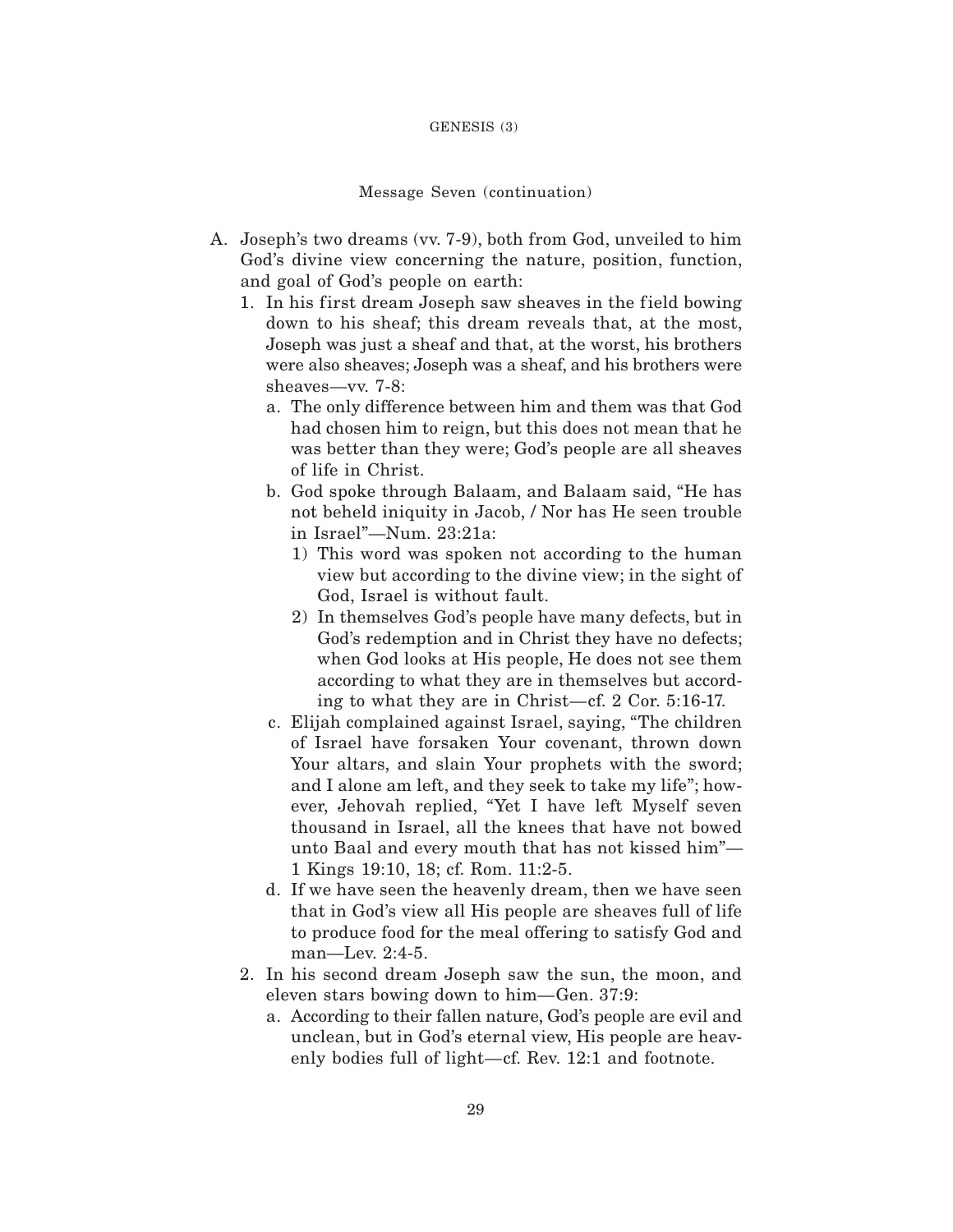#### CRYSTALLIZATION-STUDY OUTLINES

Message Seven (continuation)

- b. The reigning aspect of the mature life never condemns God's people; rather, it shepherds and appreciates them—Gen. 37:5-11; cf. 1 Cor. 13:4-8, 13.
- c. One thing is certain: whoever condemns the church or blames the saints will suffer the loss of life; however, if we praise the Lord for His saints being full of life and light, we will be the first to participate in life—Gen. 12:2-3; Num. 24:9.
- B. Although God's people are positioned in heaven as the sun, the moon, and the stars, they are living on earth as sheaves  $(Phi, 3:20; 2:15)$ , for sheaves grow in the field; today we are the heavenly people living on earth.
- C. We have to use the "divine telescope" to see through time and behold the New Jerusalem, where there is nothing but sheaves full of life and stars full of light.
- D. Although the sons of Jacob were sinful, Christ still came in through them—Gen. 38:27-30; Matt. 1:3.
- E. The more mature in life we become, the less we will speak negatively concerning the saints or the church; we are not the ones to judge—7:1-5; Rom. 14:4.

## **III. Joseph's dreams controlled his life and directed his behavior—cf. Acts 26:19:**

- A. Joseph behaved so excellently and marvelously because he was directed by the vision that he saw in his dreams.
- B. Joseph lived a life that corresponded to the vision he saw in his two dreams; his brothers vented their anger (Gen. 37:18-31) and indulged in their lust (38:15-18), but Joseph subdued his anger and conquered his lust (39:7-23), behaving as a sheaf full of life and conducting himself like a heavenly star shining in the darkness:
	- 1. While Joseph's brothers were drowning in the water of human anger, Joseph, representing the reigning aspect of a mature life, lived as a sheaf of life and emerged from the death water of human anger—37:18.
	- 2. Judah behaved in a blind way, indulging in his lust in darkness (38:15-18); in contrast, Joseph, living as a star of light, overcame his lust (39:7-12).